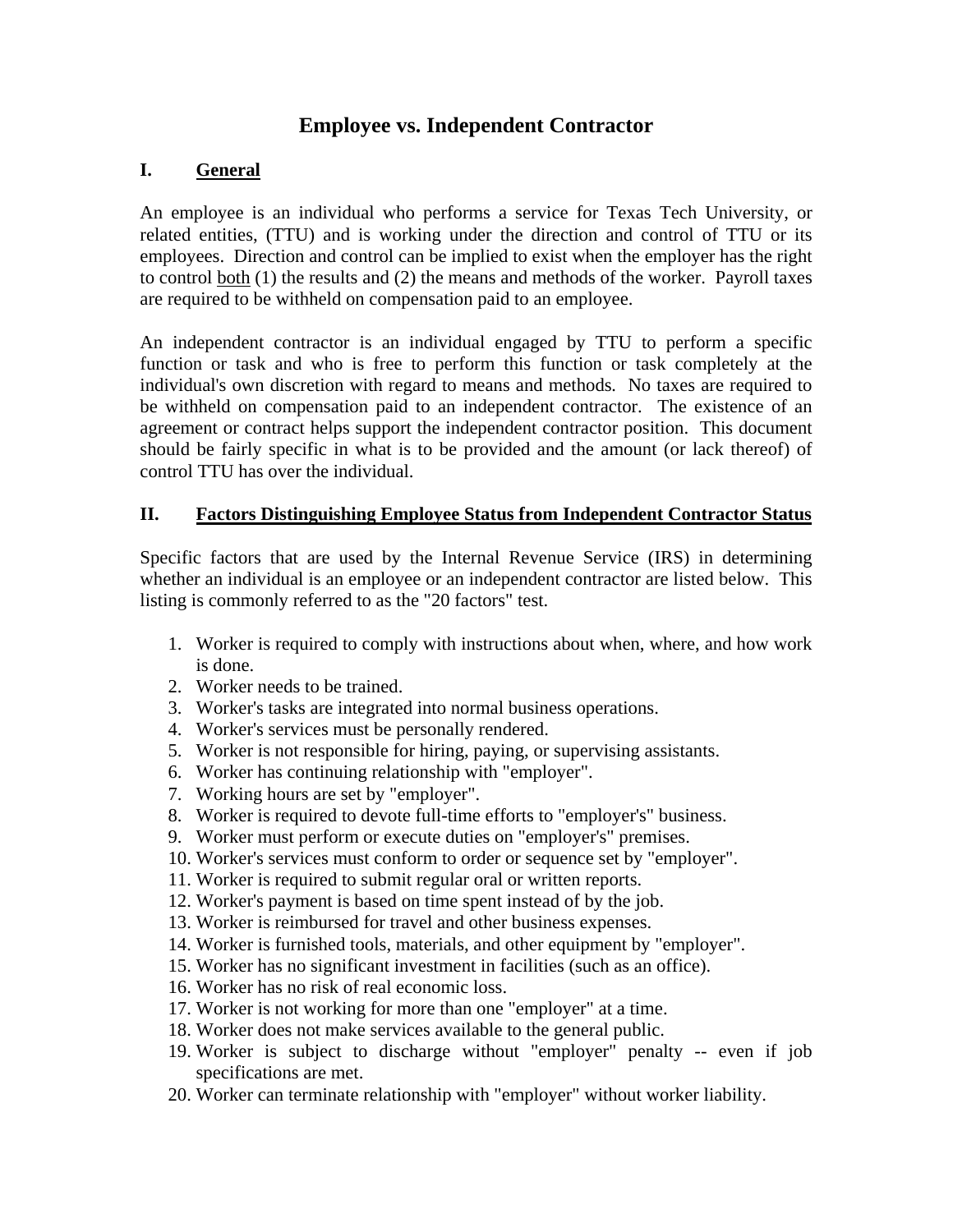### **III. Independent Contractor Questionnaire Procedure**

 **A. Independent Contractor Questionnaire Required.** Except as provided in paragraph B below, the Independent Contractor Questionnaire must be completed by all individuals, including businesses operated by an individual as sole proprietorships, that provide services to TTU.

### 1. *Payments to Individuals*

The questionnaire must be completed and signed by the individual providing services. The account manager should review, sign, and submit the questionnaire with each Check Issuance Request (RI) or Purchase Order (PO) for a payment that is to be made payable to an individual. The questionnaire will be reviewed and signed by Tax Compliance  $\&$ Reporting prior to processing.

### 2. *Payments to Sole Proprietorships*

When preparing a Check Issuance Request (RI) or Purchase Order (PO) for a payment that is to be made payable to a business operated as a sole proprietorship, the account manager should check the Independent Contractor Database to determine if a questionnaire is required. A questionnaire will be required by a business operated as a sole proprietorship either (1) annually (based on TTU's fiscal year), or (2) per contract entered into with TTU, as applicable.

If required, the questionnaire must be completed and signed by the business owner. The account manager should review, sign, and submit the questionnaire with the Check Issuance Request (RI) or Purchase Order (PO). The questionnaire will be reviewed and signed by Tax Compliance & Reporting prior to processing. Once approved, the Independent Contractor Database will be updated and the original questionnaire will be forwarded to Purchasing to be kept with the vendor's Form W-9.

**B. Independent Contractor Questionnaire Not Required.** A questionnaire is not required for the following:

- 1. *Payments for Goods (where no services are provided);*
- 2. *Payments to Partnerships (reported to the Partnership's EIN);*
- 3. *Payments to Corporations (reported to the Corporation's EIN);*

*and* 

4. *Payments to Individuals for Research Participation.*